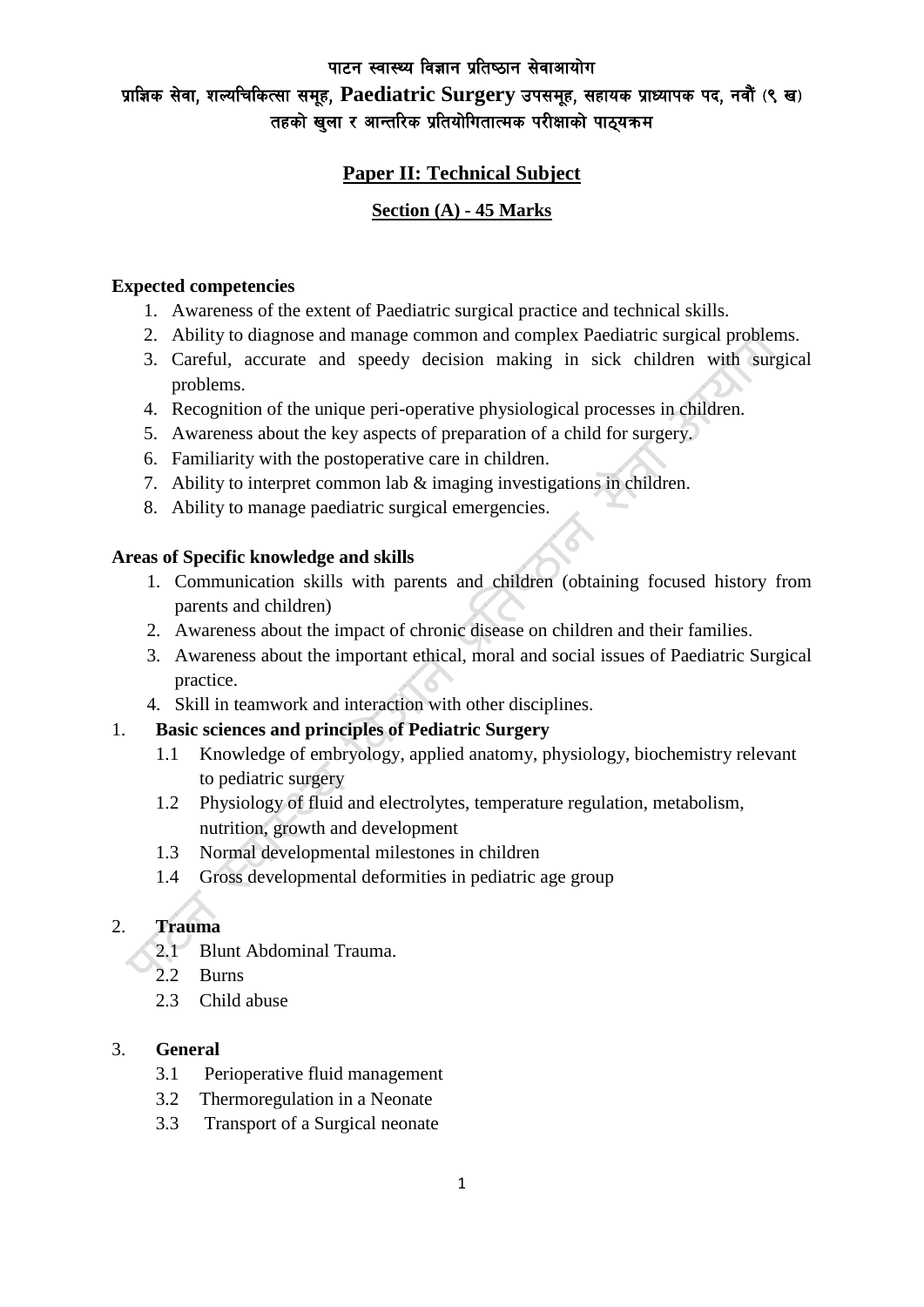## पाटन स्वास्थ्य विज्ञान प्रतिष्ठान सेवाआयोग

# प्राज्ञिक सेवा. शल्यचिकित्सा समूह, Paediatric Surgery उपसमूह, सहायक प्राध्यापक पद, नवौं (९ ख) तहको खुला र आन्तरिक प्रतियोगितात्मक परीक्षाको पाठ्यक्रम

#### 4. **Recent Advances**

4.1 Should be able to discuss recent advances in the field of pediatric surgery

## **Section (B) - 55 Marks**

## 5. **Clinical Surgery**

### 5.1 **Head & Neck**

- 5.1.1 Cystic Hygroma
- 5.1.2 Torticollis Sternocleidomastoid Tumor
- 5.1.3 Branchial Cyst & Fistula
- 5.1.4 Thyroglossal Cyst & fistula
- 5.1.5 Cervical Adenitis
- 5.1.6 Cystic Lesions in floor of the mouth (Ranula, Sublingual Dermoid
- 5.1.7 Pierre- Robin Assosciation
- 5.1.8 Vascular Malformations and Tumors

## 5.2 **Thorax**

- 5.2.1 Acute Respiratory Distress
- 5.2.2 Pleural Collections (Pneumothorax, Pleural effusion, Chylo thorax, Empyema
- 5.2.3 Congenital Lobar Emphysema
- 5.2.4 Congenital Cystic Adenomatoid Malformation
- 5.2.5 Lung Abscess
- 5.2.6 Esophageal Atresia
- 5.2.7 Congenital Diaphramatic Hernia
- 5.2.8 Medistinal Masses
- 5.2.9 Thoracic Duplication Cysts
- 5.2.10 Achalasia Cardia
- 5.2.11 Gastro- esophageal reflux

# 5.3 **Abdominal**

- 5.3.1 Cong. Pyloric Stenosis
- 5.3.2 Gastric Volvulus
- 5.3.3 Duodenal Obstructions
- 5.3.4 Malrotation of Gut
- 5.3.5 Intestinal Atresia
- 5.3.6 Intussusception
- 5.3.7 Meckels Diverticulum / Ommphalo mesenteric duct lesions.
- 5.3.8 Duplication Cysts of Bowel
- 5.3.9 Necrotizing Enterocolitis
- 5.3.10 Hirschsprungs Disease
- 5.3.11 Ano- rectal Anomalies
- 5.3.12 GIT Bleeding.
- 5.3.13 Neonatal Intestinal Obstruction
- 5.3.14 Approach to abdominal masses
- 5.3.15 Appendicitis
- 5.3.16 Approach to Acute Abdominal Pain
- 5.3.17 Abdominal wall defects Gastroschisis, Omphacocele